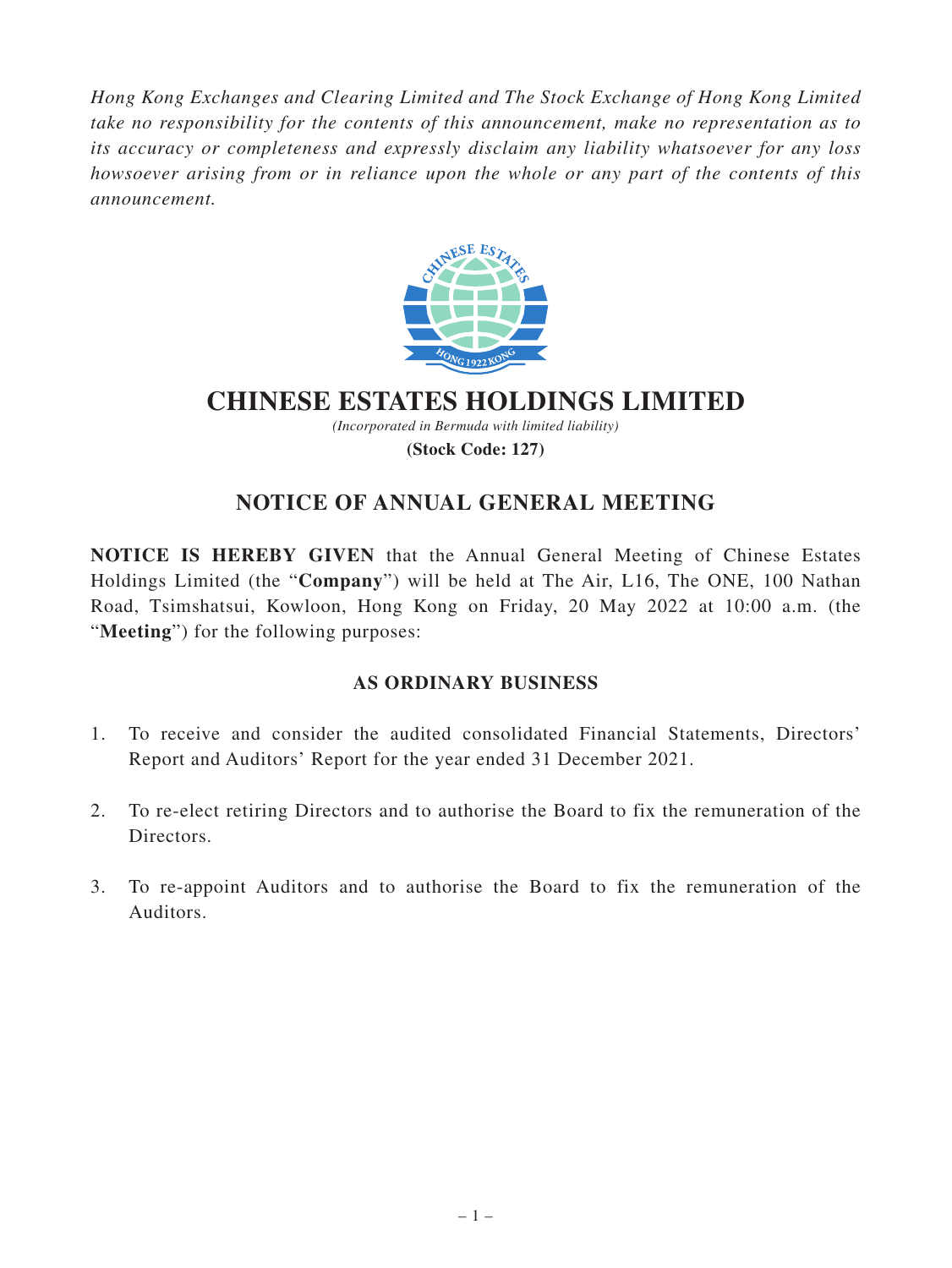#### **AS SPECIAL BUSINESS**

4. To consider and, if thought fit, pass with or without amendments, the following resolution as an Ordinary Resolution of the Company:

#### "**THAT**:

- (a) subject to paragraph (c) below, the exercise by the Directors of the Company during the Relevant Period of all powers of the Company to buy-back issued shares of HK\$0.10 each in the capital of the Company subject to and in accordance with all applicable laws and requirements of the Rules Governing the Listing of Securities on The Stock Exchange of Hong Kong Limited as amended from time to time be and is hereby generally and unconditionally approved;
- (b) the approval in paragraph (a) above shall be in addition to any other authorisation given to the Directors of the Company and shall authorise the Directors on behalf of the Company during the Relevant Period to procure the Company to buy-back its shares at a price determined by the Directors;
- (c) the aggregate number of the shares which are authorised to be bought back by the Directors of the Company pursuant to the approval in paragraph (a) above shall not exceed 10 per cent. of the total number of shares in issue of the Company as at the date of passing this resolution, and the said approval shall be limited accordingly; and
- (d) for the purpose of this resolution:

"Relevant Period" means the period from the date of passing of this resolution until whichever is the earliest of:

- (i) the conclusion of the next annual general meeting of the Company; or
- (ii) the expiration of the period within which the next annual general meeting of the Company is required by laws and/or the Company's Bye-laws to be held; or
- (iii) the date upon which the authority set out in this resolution is revoked or varied by ordinary resolution of the Company in general meeting."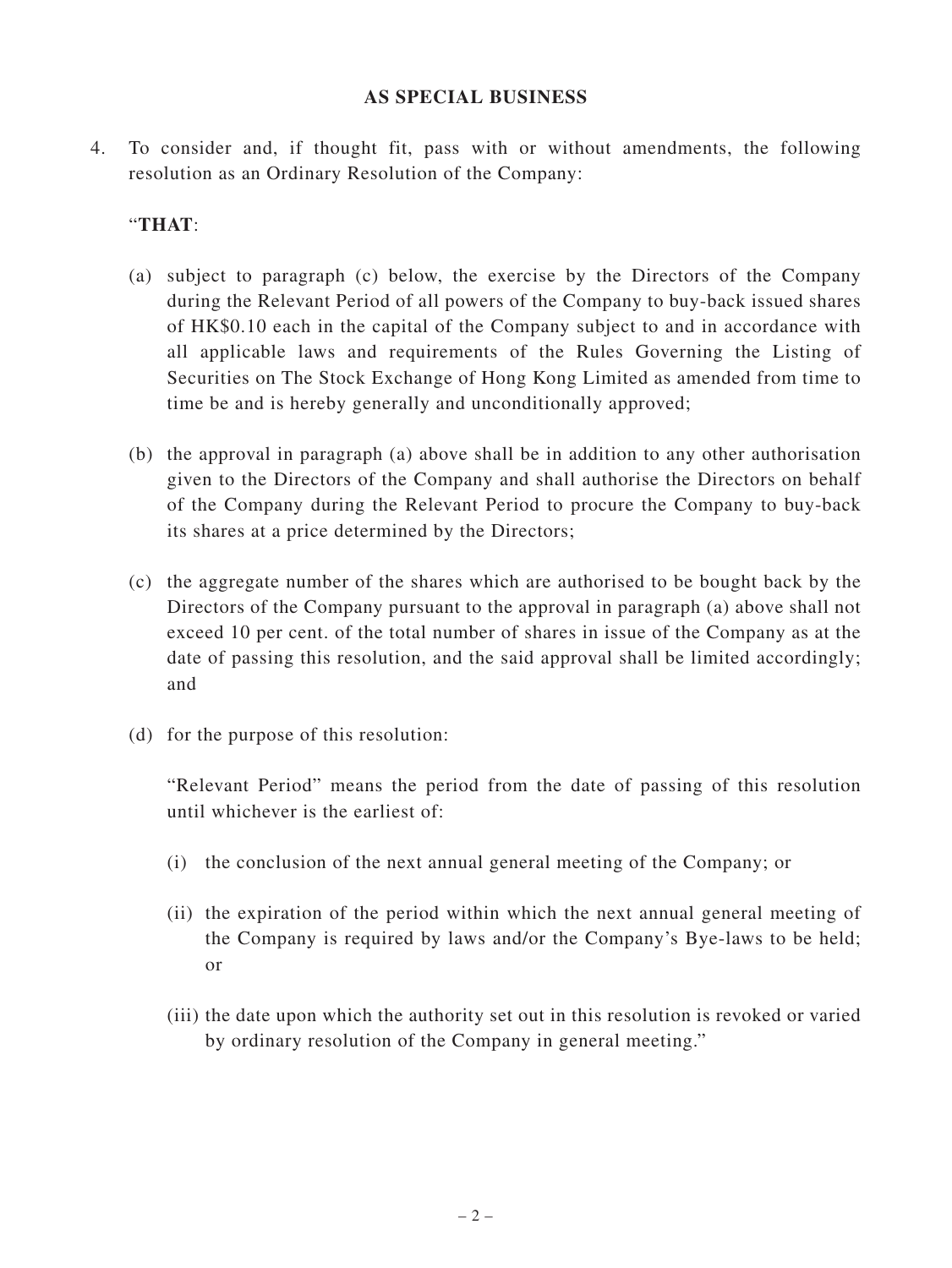5. To consider and, if thought fit, pass with or without amendments, the following resolution as an Ordinary Resolution of the Company:

#### "**THAT**:

- (a) subject to paragraph (c) below, the exercise by the Directors of the Company during the Relevant Period of all powers of the Company to issue, allot and deal with new shares in the capital of the Company and to make or grant offers, agreements, options and rights of exchange or conversion which might require the exercise of such powers be and is hereby generally and unconditionally approved;
- (b) the approval in paragraph (a) above shall be in addition to any other authorisation given to the Directors of the Company and shall authorise the Directors of the Company during the Relevant Period to make or grant offers, agreements, options and rights of exchange or conversion which might require the exercise of such powers after the end of the Relevant Period;
- (c) the aggregate number of shares allotted or agreed conditionally or unconditionally to be allotted (whether pursuant to an option or otherwise) by the Directors of the Company pursuant to the approval granted in paragraph (a) above, otherwise than pursuant to (i) a Rights Issue, or (ii) the share award scheme or the share option scheme of the Company approved by The Stock Exchange of Hong Kong Limited, or (iii) any scrip dividend or similar arrangement providing for the allotment of shares in lieu of the whole or part of a dividend on shares of the Company in accordance with the Bye-laws of the Company, shall not exceed 20 per cent. of the total number of shares in issue of the Company as at the date of passing this resolution, and the said approval shall be limited accordingly; and
- (d) for the purpose of this resolution:

"Relevant Period" shall have the same meaning as ascribed to it under resolution no. 4(d) as set out in the notice convening the Meeting of which this resolution forms part; and

"Rights Issue" means an offer of shares open for a period fixed by the Directors of the Company to holders of shares on the register on a fixed record date in proportion to their then holdings of such shares (subject to such exclusions or other arrangements as the Directors of the Company may deem necessary or expedient in relation to fractional entitlements or having regard to any restrictions or obligations under the laws of or any relevant jurisdiction, or the requirements of any recognised regulatory body or any stock exchange, in any territory outside Hong Kong)."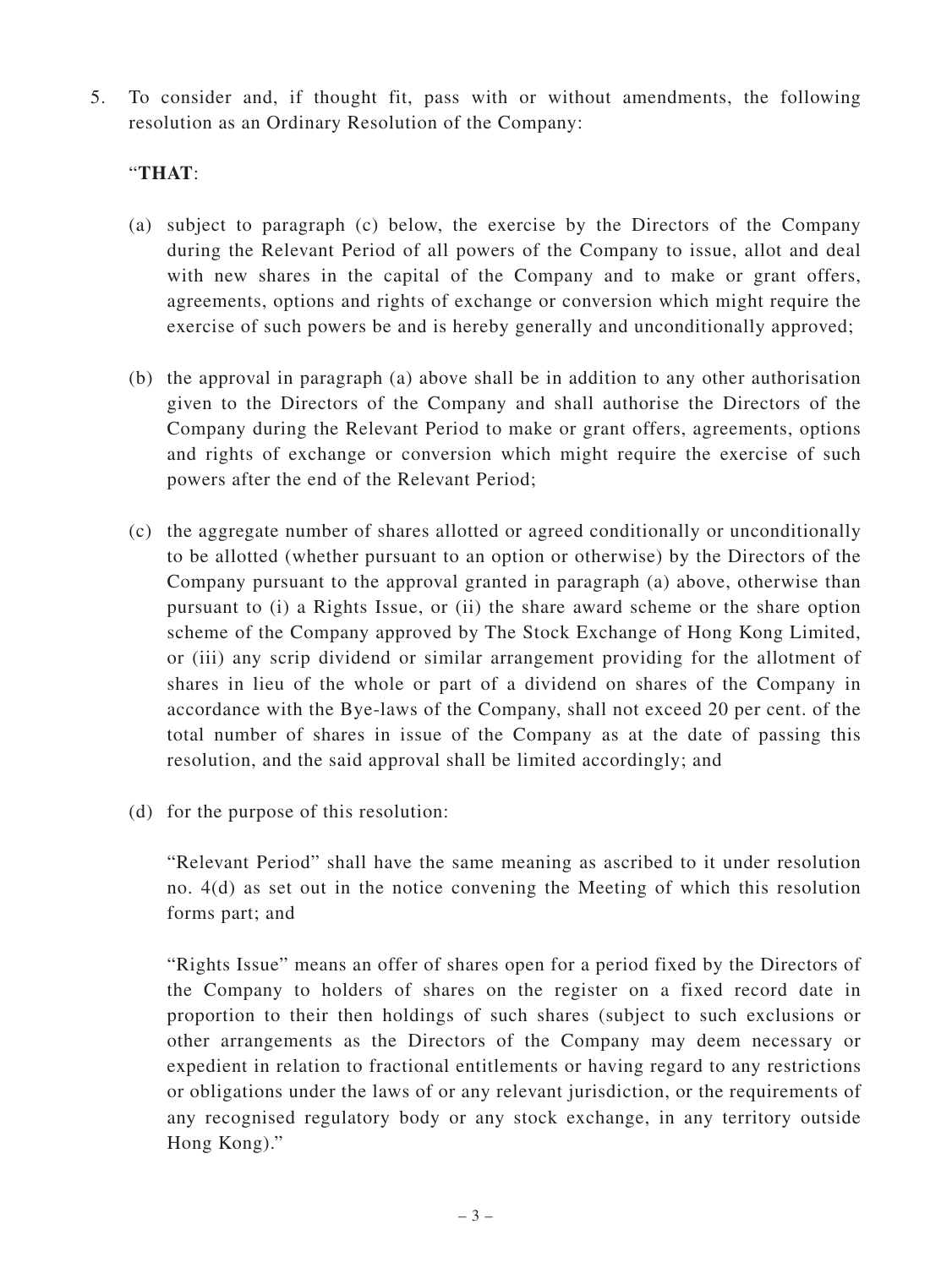6. To consider and, if thought fit, pass with or without amendments, the following resolution as an Ordinary Resolution of the Company:

"**THAT** conditional upon the passing of the resolutions nos. 4 and 5 as set out in the notice convening the Meeting, the general mandate granted to the Directors of the Company pursuant to the resolution no. 5 as set out in the notice convening the Meeting be and is hereby extended by the addition thereto of a number representing the total number of shares of the Company to be bought back by the Company under the authority granted pursuant to the resolution no. 4 as set out in the notice convening the Meeting, provided that such number shall not exceed 10 per cent. of the total number of shares in issue of the Company as at the date of passing this resolution."

> By Order of the Board **Lam, Kwong-wai** *Executive Director and Company Secretary*

Hong Kong, 27 April 2022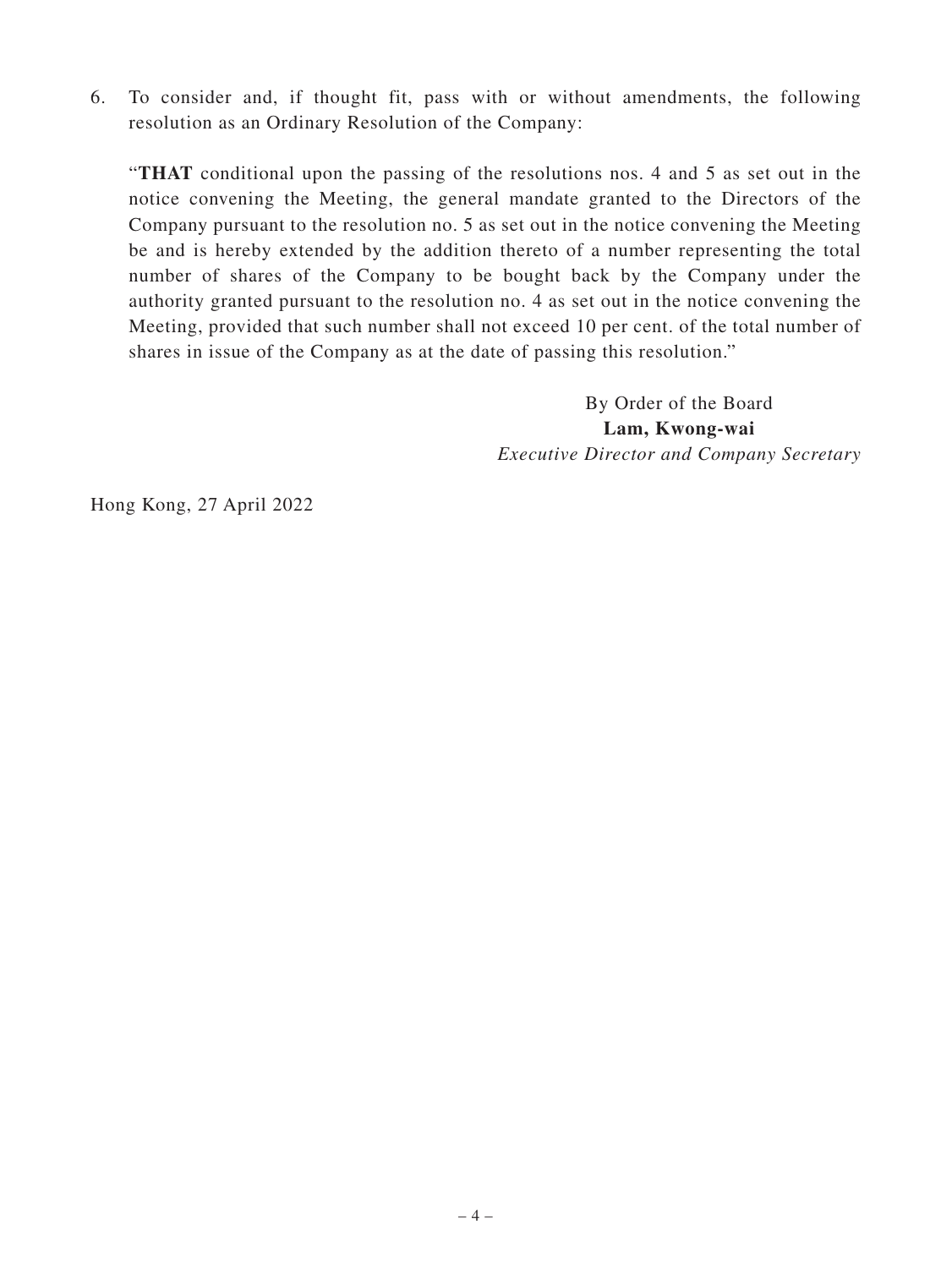#### *Notes:*

- 1. For the purpose of ascertaining the members' eligibility to attend and vote at the Meeting, the register of members will be closed from 17 May 2022 to 20 May 2022, both days inclusive. In order to eligible to attend and vote at the Meeting, all properly completed share transfers documents accompanied by the relevant share certificates must be lodged for registration with the Company's branch registrar and transfer office in Hong Kong, namely Computershare Hong Kong Investor Services Limited, at Shops 1712-1716, 17th Floor, Hopewell Centre, 183 Queen's Road East, Wanchai, Hong Kong not later than 4:30 p.m. on 16 May 2022.
- 2. Any shareholder of the Company (the "**Shareholder(s)**") entitled to attend and vote at the Meeting is entitled to appoint one or more separate proxies to attend and to vote instead of him. A proxy need not be a Shareholder.
- 3. To be valid, a form of proxy in the prescribed form together with the power of attorney or other authority (if any) under which it is signed (or a notarially certified copy thereof) must be deposited at the Company's branch registrar and transfer office in Hong Kong, Computershare Hong Kong Investor Services Limited at 17M Floor, Hopewell Centre, 183 Queen's Road East, Wanchai, Hong Kong not less than 48 hours before the time fixed for holding the Meeting or at any adjournment thereof.
- 4. All resolutions as set out in this notice will be taken by poll at the Meeting.
- 5. With respect to the resolution no. 4 of this notice, approval is being sought from the Shareholders for a general mandate to be given to the Directors to buy-back shares of the Company in accordance with all applicable laws and the Rules Governing the Listing of Securities on The Stock Exchange of Hong Kong Limited (the "**Listing Rules**").
- 6. With respect to the resolutions nos. 5 and 6 of this notice, approval is being sought from the Shareholders for general mandates to be given to the Directors to issue, allot and deal with shares of the Company in accordance with all applicable laws and the Listing Rules.
- 7. A circular containing the information with respect to certain resolutions and this notice have been sent to the Shareholders together with the annual report of the Company for the year ended 31 December 2021.
- 8. As at the date hereof, the Board comprised Ms. Chan, Hoi-wan, Ms. Chan, Lok-wan and Mr. Lam, Kwong-wai as Executive Directors, Mr. Lau, Ming-wai and Ms. Amy Lau, Yuk-wai as Non-executive Directors, and Mr. Chan, Kwok-wai, Ms. Phillis Loh, Lai-ping and Mr. Ma, Tsz-chun as Independent Non-executive Directors.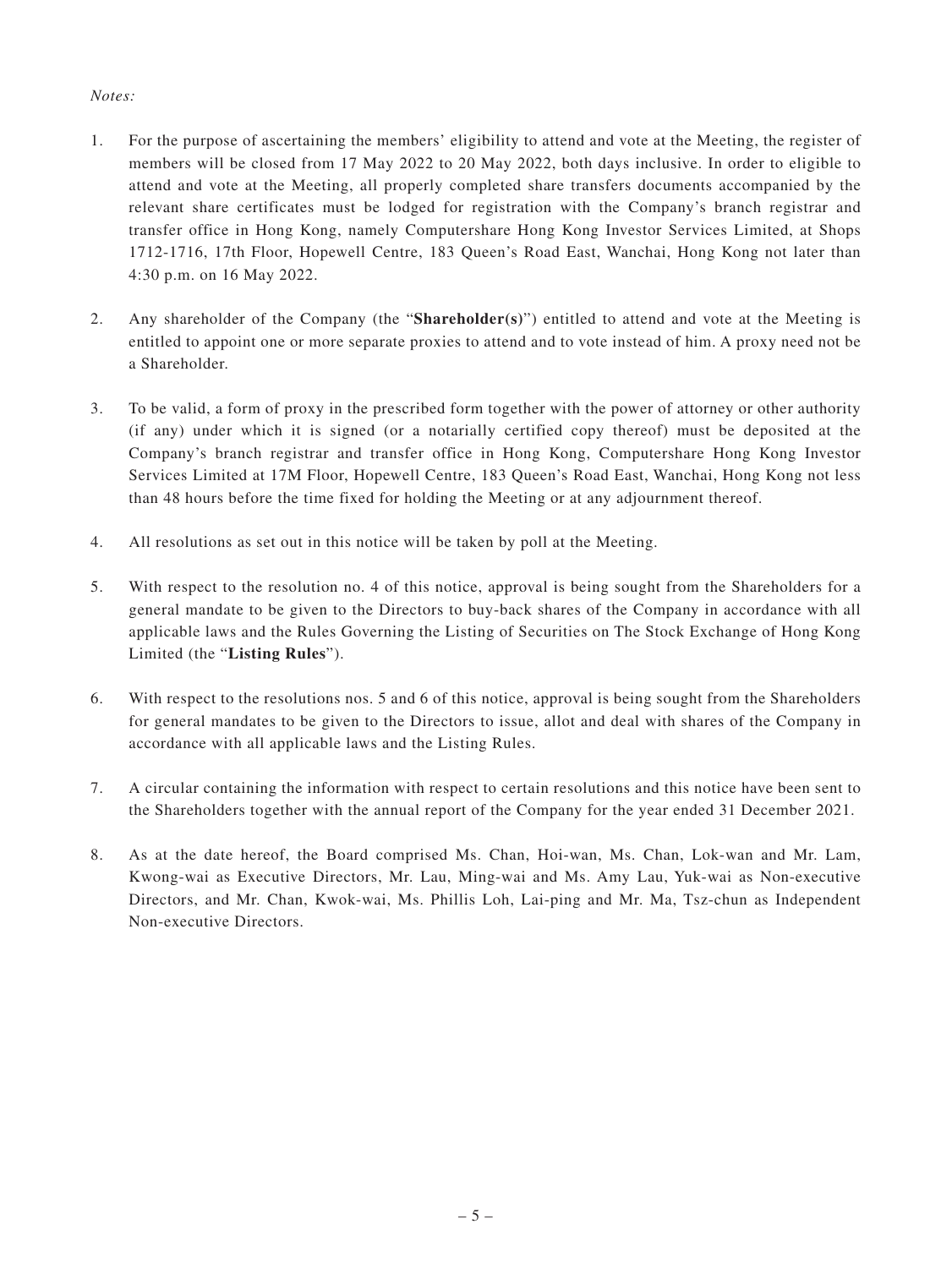#### **PRECAUTIONARY MEASURES FOR COVID-19 SITUATION**

The health of our Shareholders, staff and stakeholders is of paramount importance to us. With a view to preventing and controlling the spread of COVID-19, the Company will implement the following precautionary measures at the Meeting to protect attending Shareholders, staff and stakeholders from the risk of infection:

- (i) compulsory body temperature checks will be conducted for every Shareholder, proxy and other attendee, and each attendee will be required to (i) complete and submit a health declaration form; (ii) scan the "Leave Home Safe" venue OR code; and (iii) comply any other arrangement in line with the guidance promulgated by The Government of Hong Kong will be made;
- (ii) each attendee is required to wear mask inside the meeting venue and throughout the Meeting, and to maintain a safe distance between seats;
- (iii) anyone who does not comply with the aforesaid arrangement, or with a body temperature of over 37.3 degrees Celsius, or with any flu-like symptoms, or subject to any The Government of Hong Kong prescribed quarantine, or has close contact with any person under quarantine will be denied entry into the meeting venue or be required to leave the meeting venue immediately. The Company reserves the right to deny entry of any person into the meeting venue or require any person to leave the meeting venue in order to ensure the safety of the attendees at the Meeting; and
- (iv) no refreshments will be served, and there will be no distribution of corporate gifts.

If necessary, more severe precautionary measures and/or other arrangement may be adopted at the Meeting to comply with any new, amended and the then existing law provision of Hong Kong in effect that time, including but not limited to the regulations under the Prevention and Control of Disease (Prohibition on Gathering) Regulation (Chapter 599G of the Laws of Hong Kong). The Company may change the Meeting arrangement in short notice and issue further announcement(s) as appropriate. Shareholders are recommended to check for future announcements and updates on the Meeting arrangements.

In addition, the Company reminds all Shareholders that **physical attendance in person at the Meeting is not necessary** for the purpose of exercising voting rights. **Shareholders are recommended to appoint the chairman of the Meeting as their proxy to vote on the relevant resolution(s) at the Meeting instead of attending the Meeting in person, by completing and return the form of proxy in the prescribed form**.